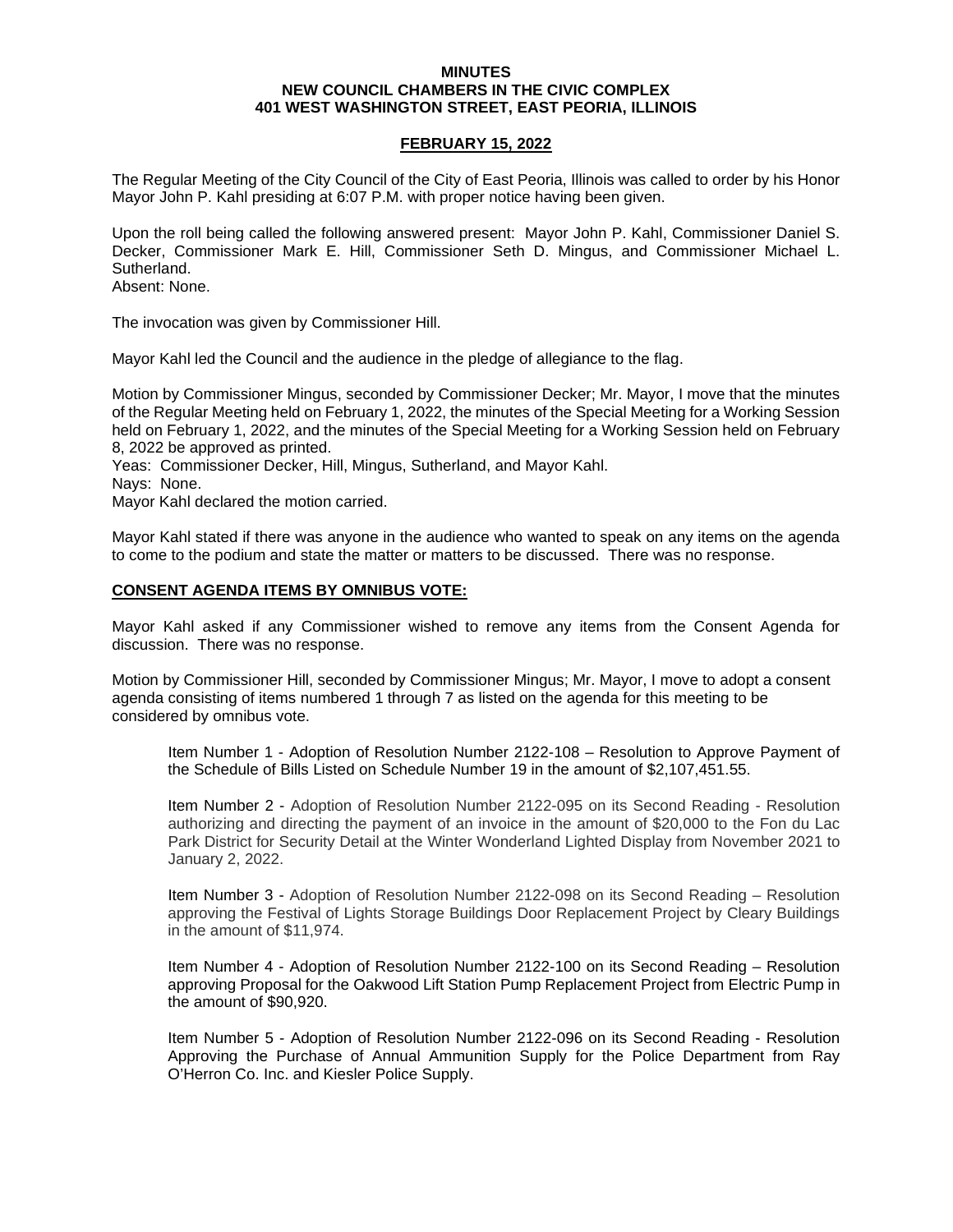Item Number 6 - Adoption of Resolution Number 2122-102 on its Second Reading – Resolution Approving the Outfitting of the New Ford F150 for the Police Department by Federal Signal dba Pulse Technologies in the amount of \$9,821.35.

Item Number 7 - Adoption of Resolution Number 2122-104 on its Second Reading - Resolution Approving an Intergovernmental Agreement between the City and the County of Tazewell for Animal and Rabies Control Services.

Yeas: Commissioners Decker, Hill, Mingus, Sutherland, and Mayor Kahl. Nays: None. Mayor Kahl declared the motion carried.

Motion by Commissioner Hill, seconded by Commissioner Mingus; Mr. Mayor, I move you that Items numbered 1 through 7 listed on the Consent Agenda be hereby approved and adopted, the items numbered 2 through 7 having been read once by their title and having laid on the table for no less than one week for public inspection be adopted as presented.

Item Number 1 - Adoption of Resolution Number 2122-108 – Resolution to Approve Payment of the Schedule of Bills Listed on Schedule Number 19 in the amount of \$2,107,451.55. (Adopted by omnibus vote)

Item Number 2 - Adoption of Resolution Number 2122-095 on its Second Reading - Resolution authorizing and directing the payment of an invoice in the amount of \$20,000 to the Fon du Lac Park District for Security Detail at the Winter Wonderland Lighted Display from November 2021 to January 2, 2022. (Adopted by omnibus vote)

Item Number 3 - Adoption of Resolution Number 2122-098 on its Second Reading – Resolution approving the Festival of Lights Storage Buildings Door Replacement Project by Cleary Buildings in the amount of \$11,974. (Adopted by omnibus vote)

Item Number 4 - Adoption of Resolution Number 2122-100 on its Second Reading – Resolution approving Proposal for the Oakwood Lift Station Pump Replacement Project from Electric Pump in the amount of \$90,920. (Adopted by omnibus vote)

Item Number 5 - Adoption of Resolution Number 2122-096 on its Second Reading - Resolution Approving the Purchase of Annual Ammunition Supply for the Police Department from Ray O'Herron Co. Inc. and Kiesler Police Supply. (Adopted by omnibus vote)

Item Number 6 - Adoption of Resolution Number 2122-102 on its Second Reading – Resolution Approving the Outfitting of the New Ford F150 for the Police Department by Federal Signal dba Pulse Technologies in the amount of \$9,821.35. (Adopted by omnibus vote)

Item Number 7 - Adoption of Resolution Number 2122-104 on its Second Reading - Resolution Approving an Intergovernmental Agreement between the City and the County of Tazewell for Animal and Rabies Control Services. (Adopted by omnibus vote)

Yeas: Commissioners Decker, Hill, Mingus, Sutherland, and Mayor Kahl. Nays: None. Mayor Kahl declared the motion carried and the items adopted by omnibus vote designation.

Resolution No. 2122-105 by Commissioner Decker; WHEREAS, Brad Lovell has been continuously employed by the City from November 5, 2001 through February 10, 2022, most recently occupying the position of Streets Driver in the Department of Public Works; and

WHEREAS, Brad Lovell announced his intention to retire from employment effective at the end of his shift on February 10, 2022; and

WHEREAS, the City is appreciative of the long and continued service provided by Brad Lovell; and WHEREAS, it is in the best interest of the City to execute the attached Separation Agreement;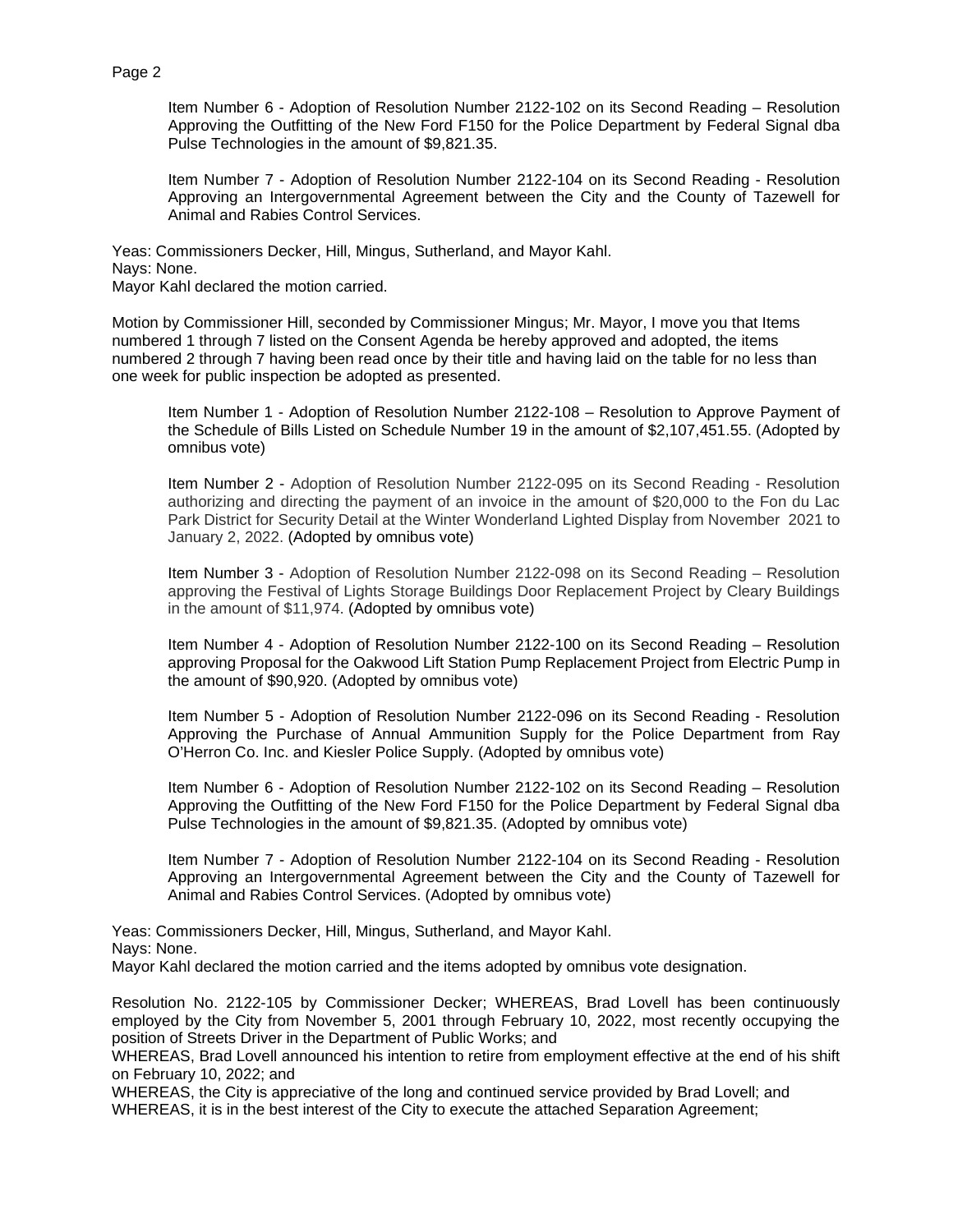Page 3

NOW, THEREFORE, BE IT RESOLVED BY THE COUNCIL OF THE CITY OF EAST PEORIA, TAZEWELL COUNTY, ILLINOIS, THAT:

Section 1. The above recitals are found to be true and correct.

Section 2. The Mayor is hereby authorized to execute the Separation Agreement with such changes as the Mayor, in his sole discretion, may decide are in the best interest of the City of East Peoria.

Motion by Commissioner Decker, seconded by Commissioner Mingus; Mr. Mayor, I move that Resolution No. 2122-105 be adopted as presented.

Commissioner Decker explained that Brad Lovell has worked with the City since 2001. The Mayor and Commissioners congratulated Mr. Lovell and wished him luck in retirement.

Yeas: Commissioners Decker, Hill, Mingus, Sutherland, and Mayor Kahl. Nays: None. Mayor Kahl declared the motion carried and Resolution No. 2122-105 be duly adopted as presented.

Resolution No. 2122-106 by Commissioner Decker, seconded by Commissioner Mingus; BE IT RESOLVED BY THE COUNCIL OF THE CITY OF EAST PEORIA, ILLINOIS that Resolution No. 2122- 106, hereto attached, a Resolution Approving Settlement Agreement and Release of Claims (Foster v. City of East Peoria (Case Number 20-L-32)), be approved. Mr. Mayor, I move you that this Resolution No. 2122-106 be accepted on its first reading as read by its title, and be laid on the table for no less than one week for public inspection.

City Attorney Bruton explained that this is a settlement agreement that involves property owners regarding ownership of a retaining wall in the front of their property. The parties have reached a settlement agreement whereby the owners will be paid \$60,000 and release the City from all further claims in this matter. The City's insurance carrier has agreed to pay half (\$30,000) of this settlement. In addition to receiving a release of all claims from the property owners, the property owners will be granted outright ownership of this retaining wall and will be required to repair and replace the retaining wall, while being responsible into the future for all upkeep, maintenance, and repair of this retaining wall.

Yeas: Commissioners Decker, Hill, Mingus, Sutherland, and Mayor Kahl. Nays: None. Mayor Kahl declared the motion carried.

Resolution No. 2122-107 by Commissioner Mingus, seconded by Commissioner Decker; BE IT RESOLVED BY THE COUNCIL OF THE CITY OF EAST PEORIA, ILLINOIS that Resolution No. 2122- 107, hereto attached, a Resolution approving the Outfitting of Twenty-Three Police Department Explorer Squads with Push Bumpers by Federal Signal dba Pulse Technologies, be approved. Mr. Mayor, I move you that this Resolution No. 2122-107 be accepted on its first reading as read by its title, and be laid on the table for no less than one week for public inspection.

Commissioner Mingus explained that this resolution outfits 23 Explorers that do not currently have push bumpers at a cost not to exceed \$19,435.

Yeas: Commissioners Decker, Hill, Mingus, Sutherland, and Mayor Kahl. Nays: None. Mayor Kahl declared the motion carried.

Mayor Kahl stated if there was anyone in the audience who wanted to speak on any items not on the agenda to come to the podium state the matter or matters to be discussed.

Tom Hulting came up to the podium and explained about an observation he has about the southbound lane of Illini Drive that he feels is wash boarding. He explained that he feels both lanes are wash boarding; however, the southbound lane is really affected. The lane is slipping.

Mayor Kahl asked for any additional comments from the audience. There was no response.